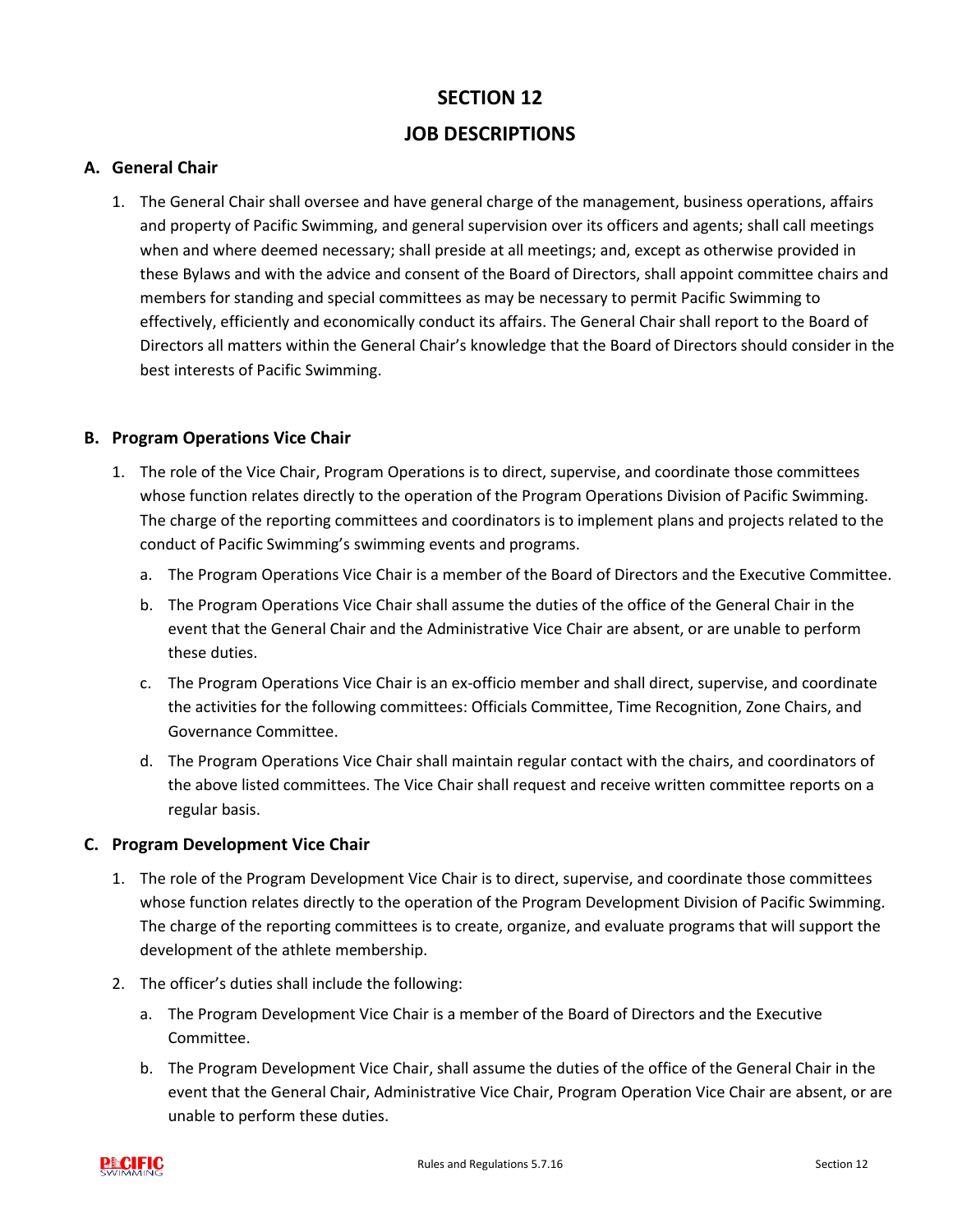- c. The Program Development Vice Chair is an ex-officio member and shall direct, supervise, and coordinate the activities for the following committees: Senior Committee, Age Group Committee, Disability Swimming, Diversity Committee and Athlete Committee.
- d. The Program Development Vice Chair shall maintain regular contact with the chairs and coordinators of the above listed committees. The Vice Chair shall request and receive written committee reports on a regular basis.

## **D. Administrative Vice Chair**

1. The Administrative Vice Chair shall conduct meetings in the absence of the General Chair and, at the request of the General Chair or in the event of the disability of the General Chair, shall perform all of the duties of the General Chair, and when so acting shall have all of the powers of the General Chair. The Administrative Vice Chair shall chair, and have general charge of the business, affairs and property of the division that administers Pacific Swimming business and affairs. The Administrative Vice Chair shall aid in the development of policy and the coordination of the activities of the officers and committees within the division internally and with other divisions, and committees and coordinators. The Administrative Division shall be responsible for the creation and maintenance of Pacific Swimming's Policies and Procedures Manual. The Administrative Vice Chair shall be custodian of the records of Pacific Swimming, and attest the execution of all duly authorized instruments. The Administrative Vice Chair shall cause to be kept copies of all minutes, official correspondence, meeting and other notices, and any other records of Pacific Swimming.

#### **E. Finance Vice Chair**

- 1. The Finance Vice Chair shall be the chief financial officer of Pacific Swimming. The Finance Vice Chair shall have general charge of the affairs and property of the division that includes the Treasury function, the development and implementation of an investment program for Pacific Swimming's working capital, funded reserves and endowment funds, and the development and implementation of a marketing and fundraising plan for Pacific Swimming.
- 2. The Finance Vice Chair shall:
	- a. Have charge of and supervision over and be responsible for the funds, moneys, securities, and other financial instruments of Pacific Swimming.
	- b. Prepare an annual and quadrennial budget for Pacific Swimming operations and present the budget for approval by the Board of Directors and the House of Delegates.
	- c. Cause to be conducted the audit or review required pursuant to Bylaws Article 7.4.2 C (2) & (3).
	- d. Authorize the Treasurer to disburse the funds of Pacific Swimming by checks or drafts, automated debits, or wire transfers upon the authorized depositories of Pacific Swimming and obtain and preserve proper receipts and documents for all moneys disbursed.
	- e. Cause the moneys, securities, and other financial instruments of Pacific Swimming to be deposited in the name and to the credit of Pacific Swimming in such institutions as shall be designated in accordance with Bylaws Article 6.12.
	- f. Have the authority to require from the officers, committee chairs, coordinators, staff or agents of Pacific Swimming reports or statements providing information as the Finance Vice Chair may deem appropriate with respect to any and all financial transactions of Pacific Swimming.
	- g. Cause to be appropriately segregated any special purpose or restricted fund or accounts.